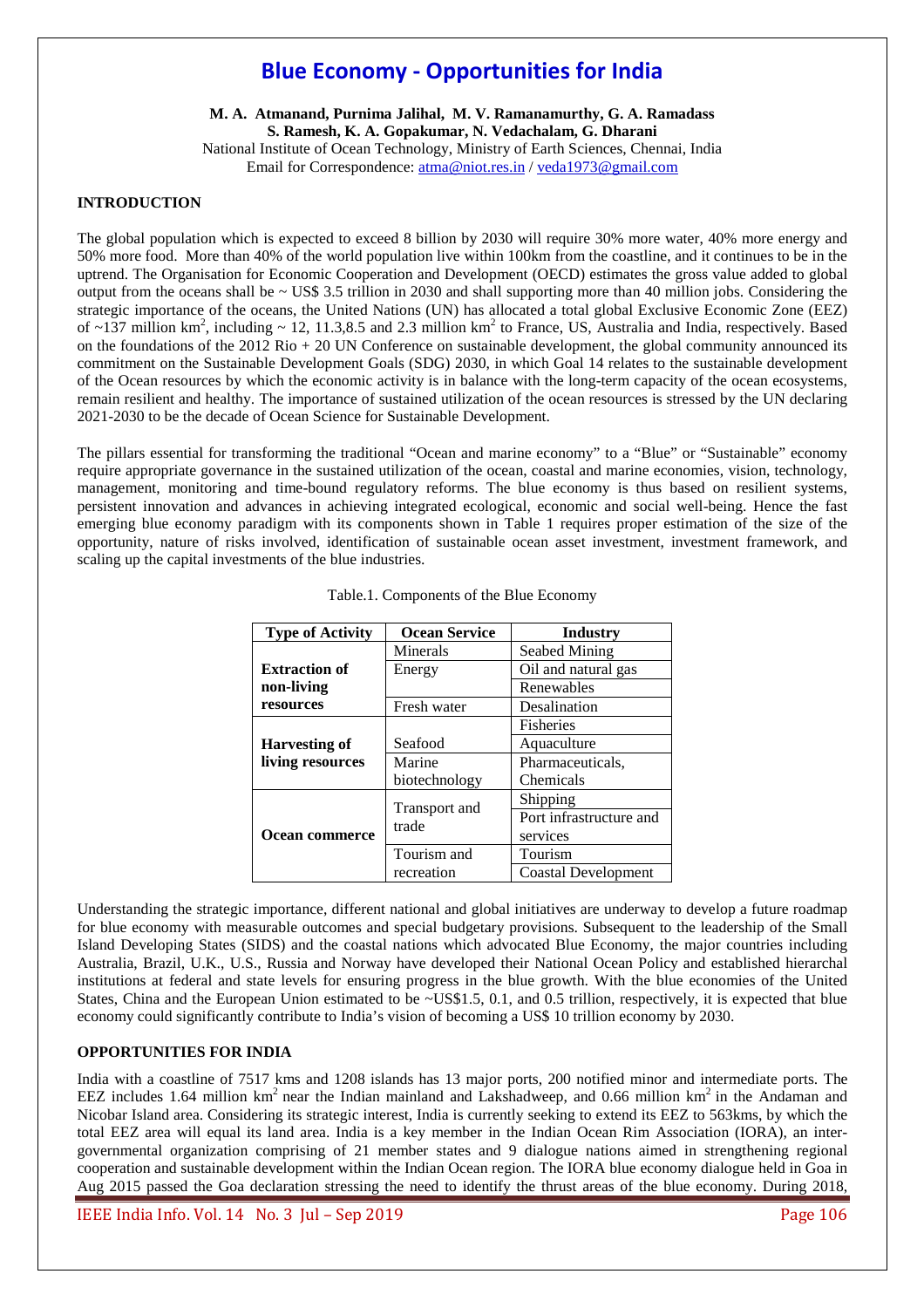National Institution of Transforming India (NITI), the Indian Government's apex policy think-tank conducted discussions with all the stakeholders to identify the potential areas of the blue economy which are to be placed on the national strategic focus and to formulate policies for blue growth. Several initiatives have been initiated the Ministry of Environment & Forests and Climate Change (MoEF & CC), Ministry of Earth Sciences (MoES), Ministry of Shipping and other organisations. They include the Deep Ocean Mission, Integrated Coastal Zone Management, Sagarmala, Sagar and Mausam which focuses on the deep ocean resource exploration, marine spatial planning, port development, maritime security and improving livelihood opportunities for coastal communities. In order to synergize the multi-ministry efforts which are engaged in silos, seven working groups are formed by the Government of India (Fig.1) to formulate robust recommendations to capture the huge potential and opportunities in this sector. Thus sustainable, integrated, inclusive and people centric policy for Blue Economy is being evolved by India and the policy statement states that "The blue economy refers to exploring and optimizing the potential of the oceans and seas which are under India's legal jurisdiction for socioeconomic development while preserving the health of the oceans".



*Fig.1. Seven working groups under Indian Government* 

# **NON LIVING RESOURCES**

### **Blue Minerals**

The developments of the coastal and offshore mineral resources are complimentary for the industrial and economic growth. The coastal placer minerals, such as ilmenite, magnetite, zircon are extensively available on the Kerala, Tamil Nadu, Andhra Pradesh, Orissa and Maharashtra coasts and near shore waters. The Geological Survey of India (GSI), Atomic Mineral Division (AMD) of the Atomic Energy Department and the CSIR-NIO have been involved in exploration and survey of these minerals. The status of the onshore exploration for heavy mineral placers in India is shown in Fig.2. The reserves including ilmenite, rutile, garnet, zircon, kyanite and sillimanite are estimated to be  $\sim 600$ , 30, 60, 35, 2 and 4 million tons, worth approximately US \$ 120 billion. The deep blue mineral resources include the seafloor polymetallic sulfides around the hydro-thermal vents, cobalt-rich crusts on the seamounts and the polymetallic manganese nodules on the abyssal plains. The polymetallic nodules comprise of manganese, nickel, copper, cobalt, molybdenum, rare earth metals, and traces of elements of commercial interest, including platinum and tellurium. The seafloor sulphides are rich in copper, gold, zinc, lead, barium, and silver. The cobalt-rich crusts contain manganese, iron and a wide array of trace metals including cobalt, copper, nickel, and platinum. About 247, 1.82, 10.47 and 9.5 million tons of manganese, cobalt, nickel and copper are located in waters depths ranging from 5000 to 6000m as polymetallic nodules in the Central Indian Ocean Basin (CIOB), hydrothermal sulphides in the southern Indian Ocean and cobalt crusts in the Afanacy Nikitin sea mount area (Fig.3)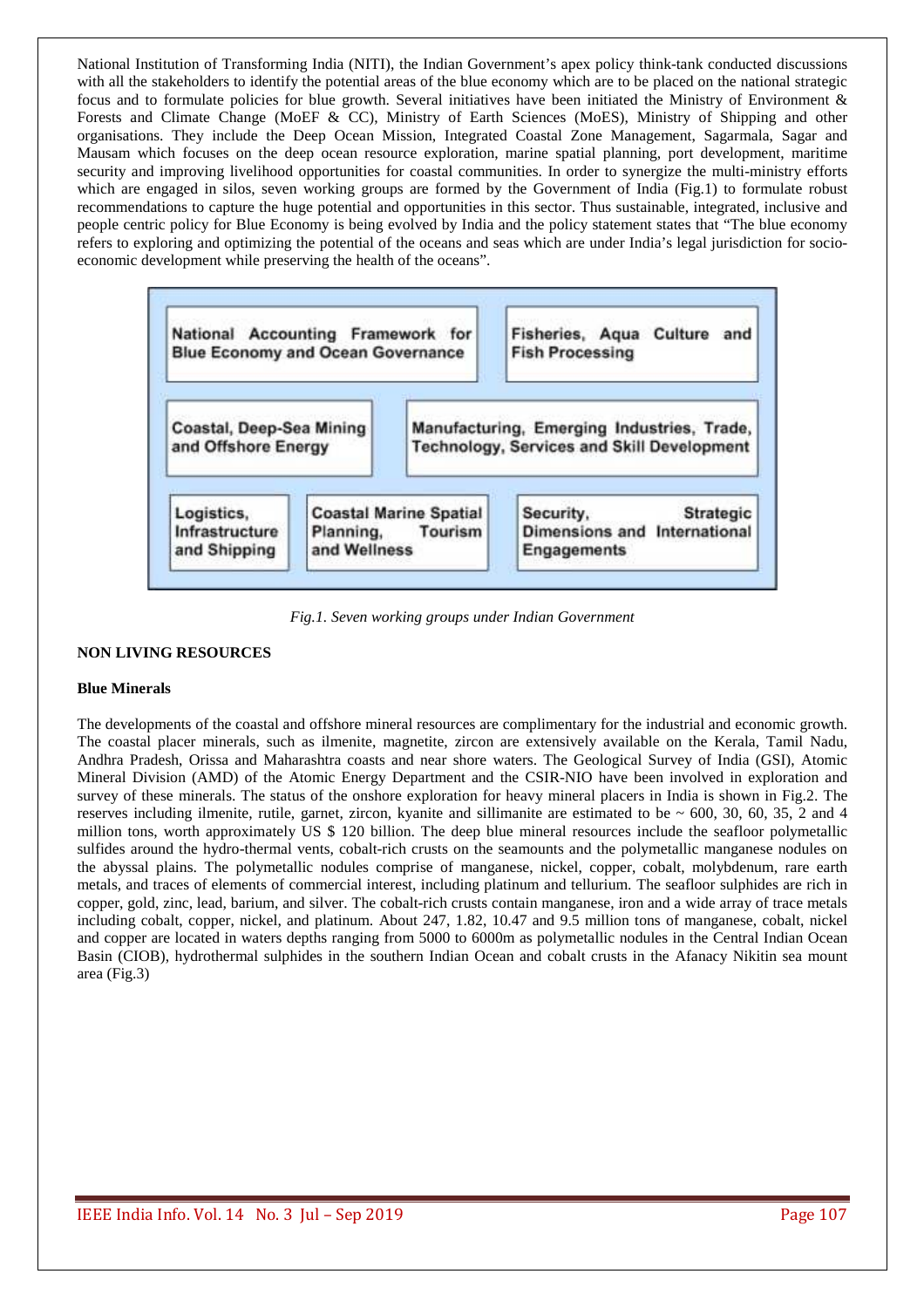

*Fig.2. Status of placer deposits exploration in India* 



*Fig.3. Minerals and energy resources in the Indian Ocean* 

For carrying out demonstration mining, India has been allocated an area of 75000 km<sup>2</sup> and 10,000 km<sup>2</sup> in the polymetallic nodule and hydrothermal sulphide sites, respectively. After carrying out field demonstration of a crawler-based mining machine at about 500m water depth, the MoES-NIOT has undertaken the development of a 6000m depth-rated demonstrative polymetallic nodule mining machine. Other associated systems including a 6000m depth-rated electric workclass Remotely Operated Vehicle (ROSUB 6000) and an in-situ deep ocean soil tester which are being used upto 6000m

IEEE India Info. Vol. 14 No. 3 Jul – Sep 2019 Page 108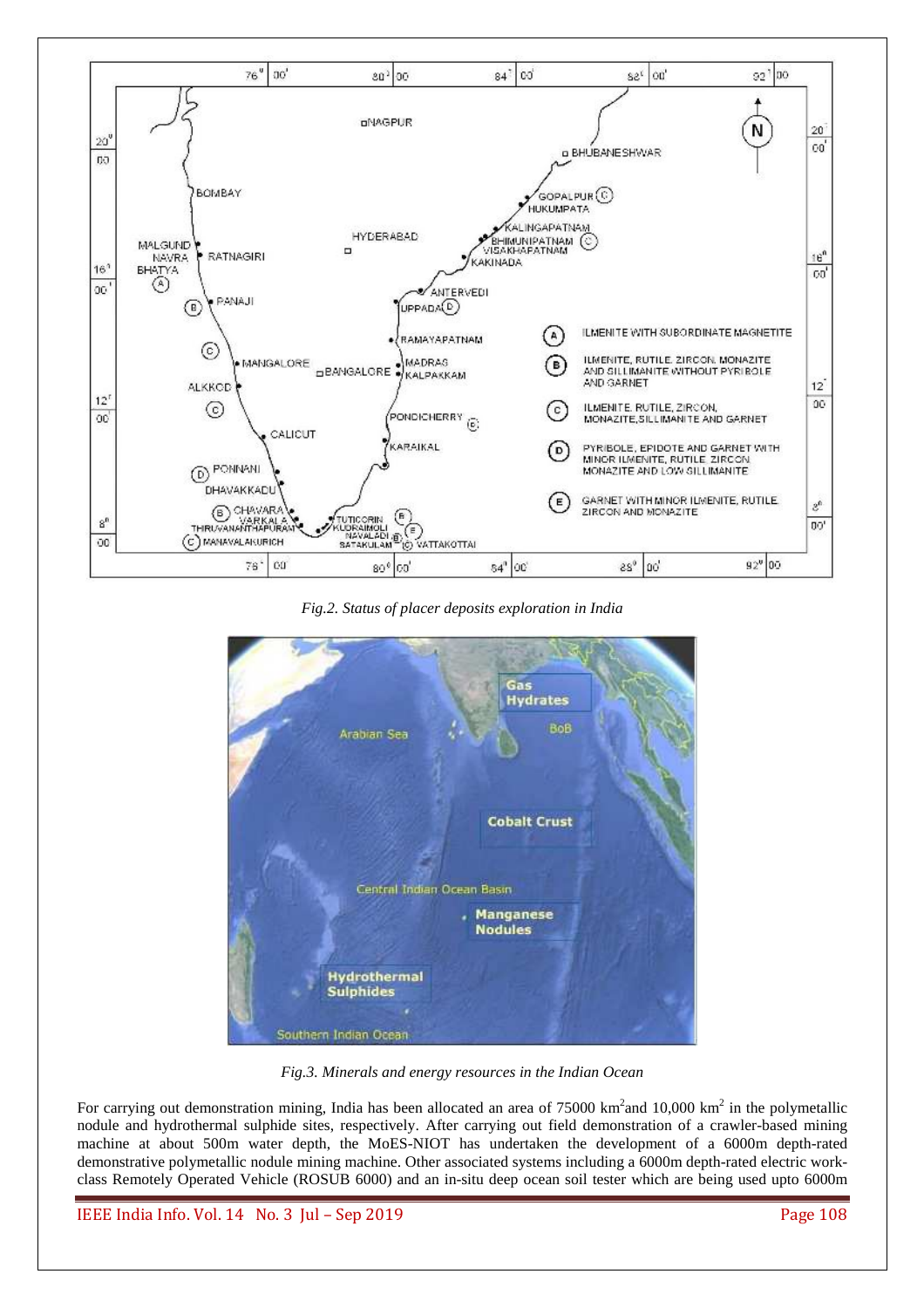water depths. In order to understand environmental impacts of deep ocean mining and to generate base line data, deep ocean moorings are being developed by NIOT and CSIR-National Institute of Oceanography (NIO). The development of metallurgical processes for extraction of metals is developed by CSIR-Institute for Mineral and Material technology (IMMT) and CSIR-National Metallurgical Laboratory (NML). The development of a battery-powered 6000m depth rated scientific human-occupied submersible with an operational endurance of 12 hours and weighing  $\sim$  20 tons is being undertaken by NIOT.

#### **Blue hydrocarbons**

About 26 sedimentary basins in India covering about 3.14 million  $km<sup>2</sup>$  host 28 billion tons of conventional hydrocarbons. About 67% of these resources are located offshore. The Mumbai High hosts about 9.2BT, the sedimentary basin with an area of 1.3 million  $km^2$  in the east and west coasts of India spanning from 400m water depth up to the EEZ hosts about 7 BT, and the rest of the resources are concentrated in the Krishna-Godavari (KG), Cauvery and Kerala-Konkan basins. The KG basin hydrocarbon production accounts to  $\sim$  40% of the India's in-house production. In order to foster the natural gas production from deep waters, wells have been established in the KG basin at 2483m water depths. For effective exploitation of the ultra-deep waters, Indian government has planned to invest about US\$10 billion in the deep water projects in the KG basin.

About 1684TCM of methane gas are identified to be sequestrated as gas hydrates in the continental settings in 100-300m below the sea floor at water depths ranging between 800-3000m. Considering the strategic importance of the natural gas hydrates, the National Gas Hydrate Program (NGHP) led by the Directorate General of Hydrocarbons (DGH) and supported by Oil and Natural Gas Corporation (ONGC), major oil companies and national scientific organizations including NIOT, the National Geophysical Research Institute (NGRI) and the National Institute of Oceanography (NIO) has performed two detailed drilling expeditions n the Krishna-Godavari (KG), Mahanadi, and Andaman convergent margin and confirmed the presence of large, highly saturated gas hydrate accumulations in the coarse-grained sand-rich depositional systems in the KG basin (Fig.4) .Plans are being discussed for establishing a pilot scale well in the KG basin for long term production capability assessment..



*Fig.4. Location of major gas hydrate provinces of India* 

# **Renewable Energy**

Sustainable marine energy plays a vital role in the economic development and climate adaptation. Offshore regions have tremendous potential to provide renewable energy, viz. offshore wind, waves, ocean currents including tidal currents and thermal energy. About 350GW of offshore wind energy is estimated within the EEZ of India. For fostering the growth of the offshore wind energy, the National Offshore Wind Energy Authority is established for carrying out resource assessment in the EEZ. The offshore wind resource assessment by the MoES-Indian National Center for Ocean Information Systems (INCOIS) based on the long-term satellite wind data (Fig.5) indicates high wind energy potential off-Kanyakumari, Gujarat offshore, Rameshwaram and Jakhau.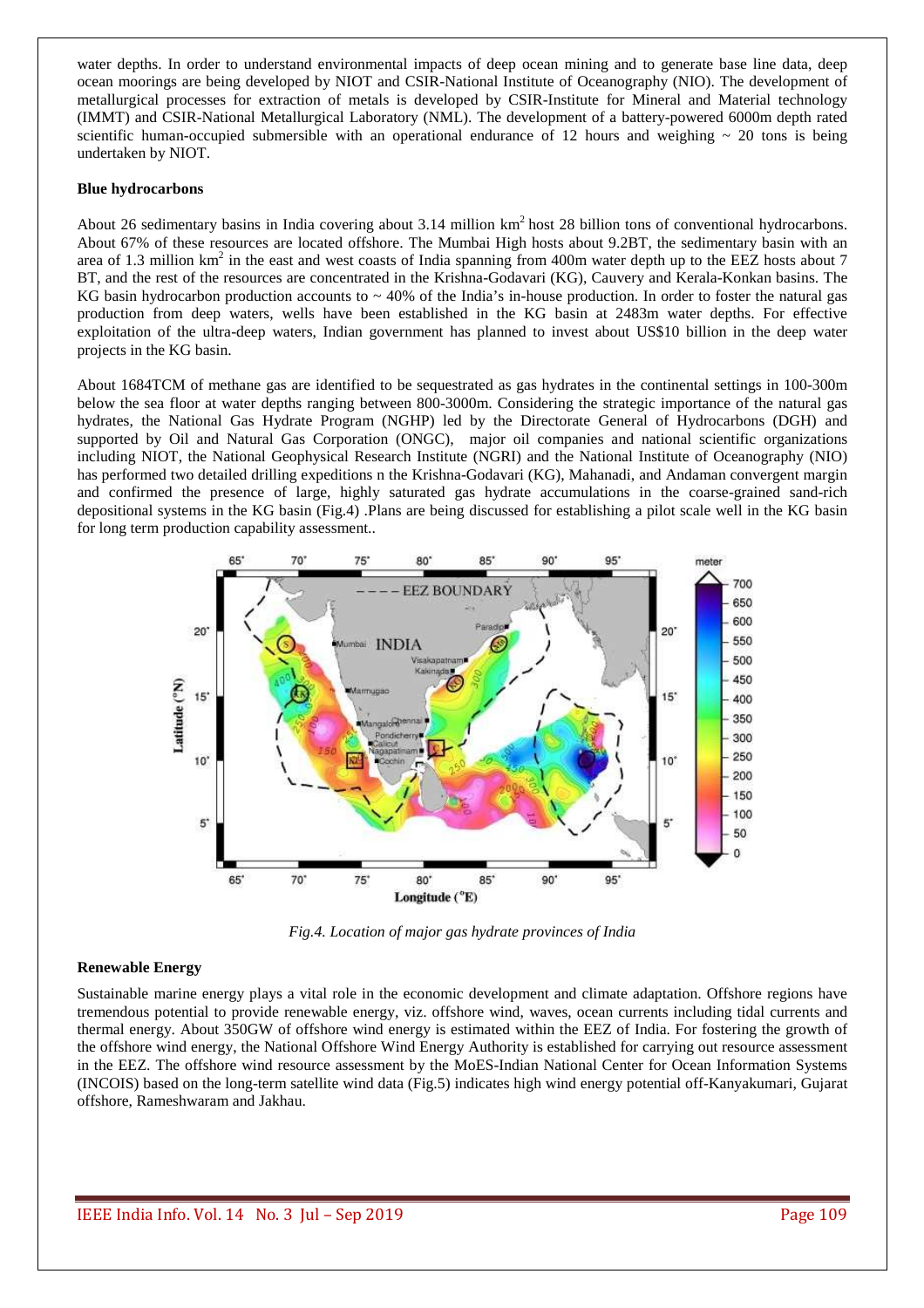

*Fig.5. Offshore wind energy resource assessment* 

For carrying out wind speed, direction, temperature and humidity measurements at 20m elevation from the sea level, LIDAR-based data collection platforms are installed by NIOT and MNRE-National Institute of Wind Energy (NIWE) in the Gulf of Kutch and Gulf of Khambhat. Other ocean energy technologies which are in various stages of development include marine current, wave power and ocean thermal energy conversion (OTEC) face stiff competition from other onshore options. The development on these technologies at NIOT has successfully crossed laboratory stage, improving understanding of complexities involved along the way. Wave energy devices and hydrokinetic turbines have been successfully demonstrated in the open sea by NIOT. Some locations in the Andaman Islands revealed high water current potential and suitable scaled up hydrokinetic turbines are being developed. India being a tropical country has a good potential for Ocean Thermal Energy Conversion (OTEC). The sea water temperatures are observed to be stable and are prevailing continuously throughout the year, making it ideal for a base load energy plant. An OTEC powered desalination system has been taken up by NIOT which will be set up in Lakshadweep islands. India is a member of the International Energy Agency-Ocean Energy Systems (IEA-OES) Group and has taken up activities for accelerating the growth of ocean energy systems in the Asian region.

# **Ocean Desalination**

.

Securing adequate quantities of clean water to meet the needs of the growing population is a major challenge. Coastal communities are increasingly turning to the sea to meet their drinking water needs, while in inland there is a tendency for groundwater to become increasingly brackish over time. NIOT has designed and implemented Low Temperature Thermal Desalination (LTTD) plants of  $100 \text{ m}^3$ /day capacities in the three Islands in the Union Territory of Lakshadweep, where a long cold water is used to draw water from water depth around 300m using a high density polyethylene pipe (Fig.6). The plants which are operating over a decade have proved multiple socio-economic advantages including health of the island community. Efforts are underway for installing LTTD-based desalination plants in six more islands of India. Efforts are also undertaken for realizing combined power and water production.



*Fig.6. Desalination plant in Agatti Island of India*

# **LIVING RESOURCES**

# **Seafood- Fisheries, Aquaculture and Pharmaceuticals**

Effective and sustained marine bio-prospecting is essential for pursuing human health, offering sustainable supply of high quality food, developing sustainable sources of energy alternates to the conventional hydrocarbons, new industrial products and processes with low greenhouse gas emissions. Hence development of sustainable fisheries and aquaculture is an essential component of the blue economy. The global contributions of the biomass production from marine, aquaculture and inland waters are represented in Fig.7.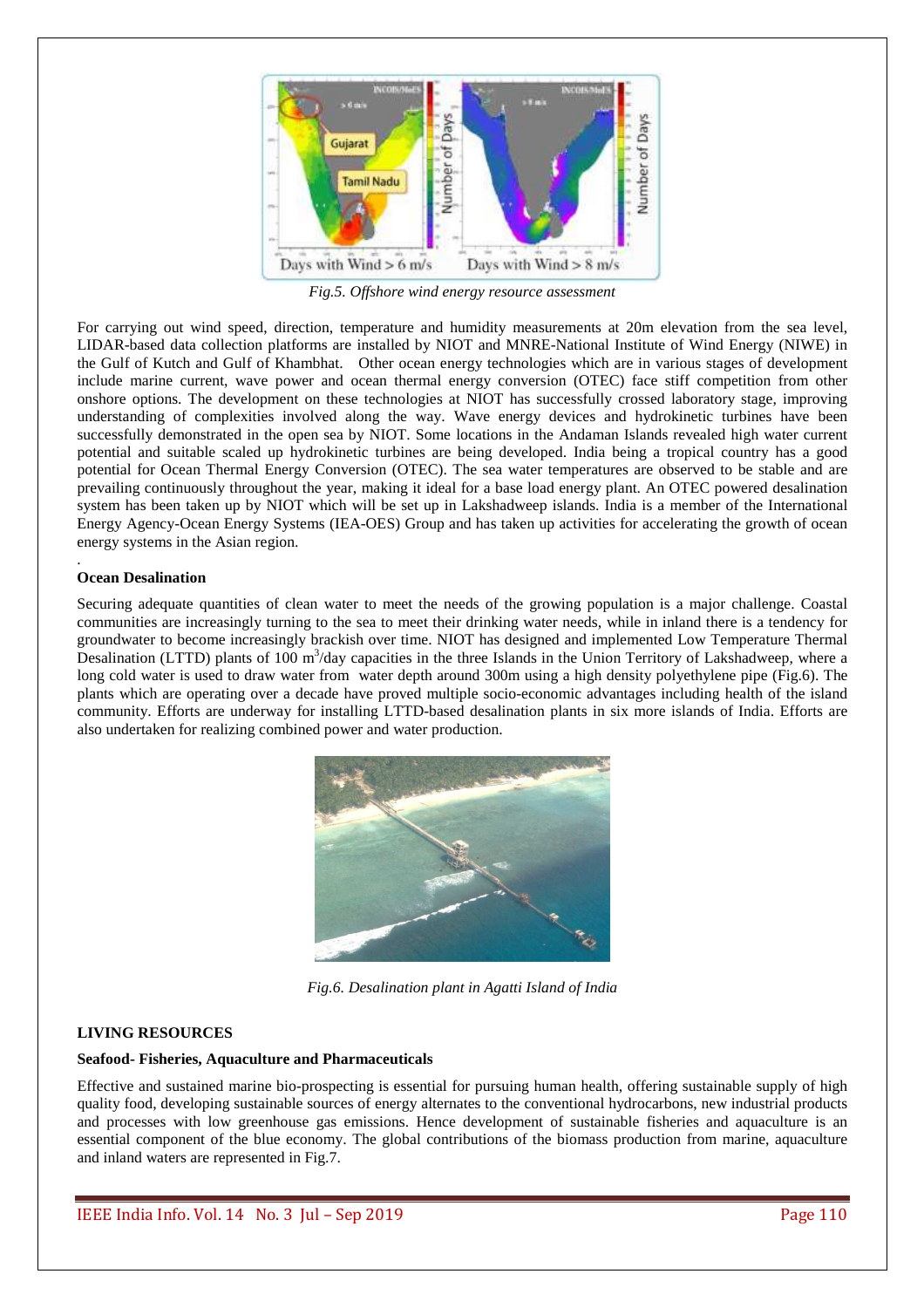

*Fig.7. Growth trend of fisheries and aquaculture* 

With over 2.4 lakh fishing crafts, 6 major fishing harbors, 62 minor fishing harbors, 3432 fishing villages 1511 landing centers and employing 4 million fishing population. India stands  $3<sup>rd</sup>$  in global fish production. More than 50 different types of fish and shellfish products are exported to 75 countries. The sector contributes 1.1% of the national GDP and creates annual export earnings of about US\$ 5 billion. Out of total fish production of 6.4 million tons, marine contributes 3 million tons and production from about  $73,000 \text{ km}^2$  of inland water bodies is about 3.4 million tons.

It is identified that potential fish production could be up to 8.4 million tons, a 30% increase from the current production. As a part of motivating deep sea fishing, the integrated development and management of fisheries provides subsidies for conversion of fishing trawlers into deep sea fishing vessels. With the aid of Indian satellite based oceanography,INCOIS provides reliable and timely advisories on the Potential Fishing Zones with specific references to more than 500 fishlanding centers along the Indian coast and also for the algal blooms at near real-time for assessment of primary productivity. Programs are undertaken by MoES- Center for Marine Living Resources and Ecology (CMLRE) to address the biogeochemistry of the eastern Arabian Sea and biological responses including fishery resources in the northern Indian Ocean region through systematic survey. In order to increase the marine finfish production, multi-point moored 9 m diameter open sea cages made of high density polyethylene capable of withstanding turbulent sea states (Fig.8) are developed and demonstrated by NIOT.



*Fig.8. Open sea fish cages in Andaman Islands* 

The Department of Biotechnology (DBT) through various research centres is carrying out activities including fish genomics and transcriptomics, fish and shellfish diseases, immune-stimulants and antimicrobial peptides. Development of bioactive molecules, biomaterials, biosurfactants, DNA bar coding and molecular taxonomy, cell lines and diagnostics were also pursued through adoption of molecular tools and techniques. The marine-microalgae, which are the key for the food, nutritional, cosmetic, pharma and bio-fuel industries, are being studied at NIOT. For fostering the studies on the applications of the deep sea piezophilic micro-organisms in the health and medical sectors, a deep ocean microbial sampling and incubation system capable of bringing the deep-ocean micro bio-resources to the surface and incubating them by maintaining their ambient pressure (Fig.9) is established in NIOT.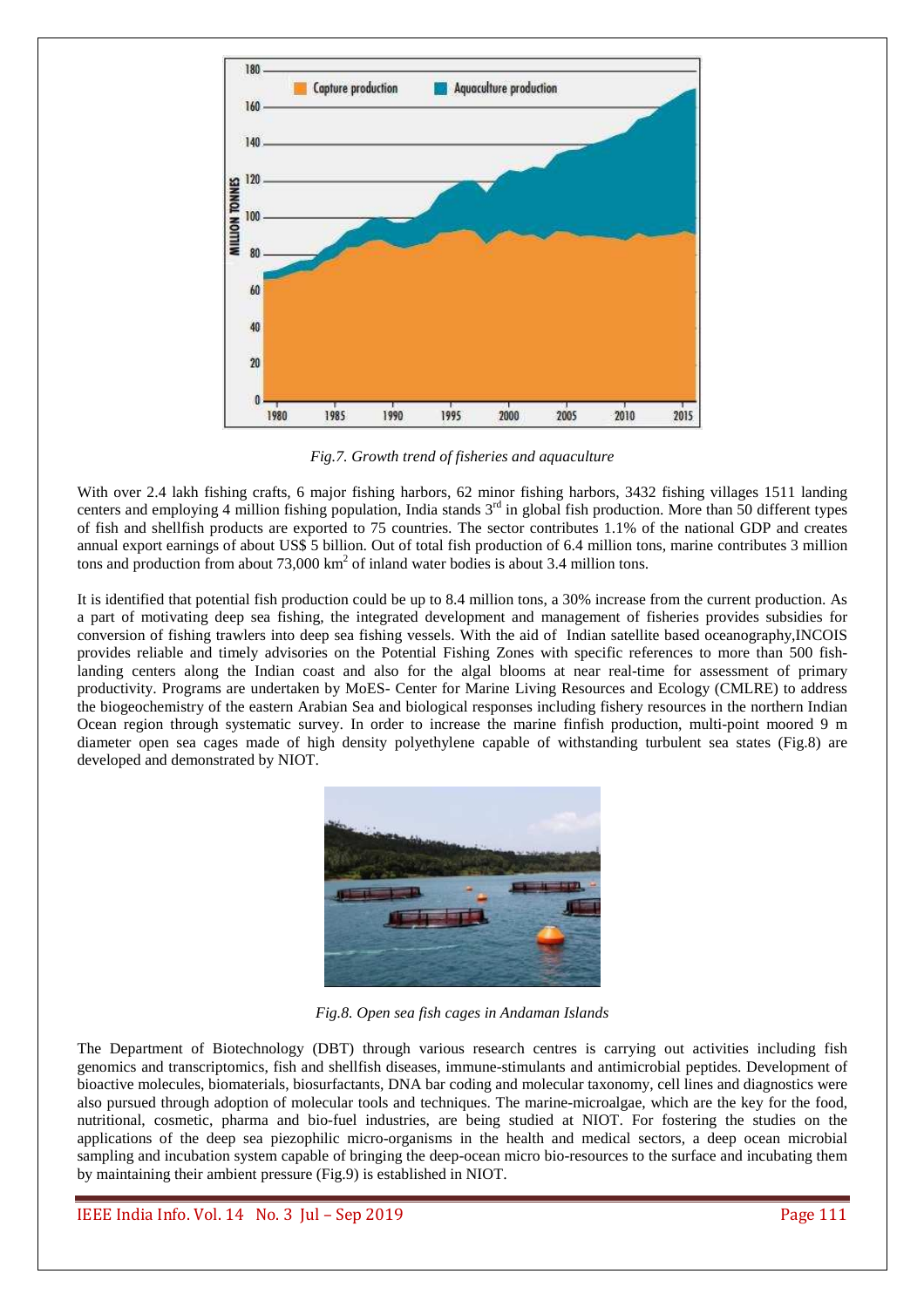

*Fig.9. Deep sea sampling and microbial culture facility* 

### **OCEAN COMMERCE**

### **Trade and Transport**

In India, during 2018, the major ports with a capacity of 1.45 BT handled 0.7 BT and non-major ports handled  $\sim 0.5$  BT. With the total vessel fleet of 1400 with gross registered tonnage (GRT) of  $\sim 10$  million tons,  $\sim 451$  vessels with a capacity of 88% is used for overseas trade and  $\sim$  938 coastal vessels are used for ferrying goods within the country. The inland waterway transport is an economical means of domestic transport. Out of  $\sim 0.6$  million km of navigable waterways in the world, China, Russia, Brazil, Europe, and USA share 18, 16, 8, 7 and 8% .

In India, the contribution of waterways in the domestic transport is <1% compared to China and US which stands at 24% and 6%, respectively. In order to accelerate the ocean commerce and transport, the national maritime development programs worth US\$ 11.8 billion are being implemented. Considering the need for efficient, eco-friendly and economical domestic freight services utilizing the coastal and inland waterways, a national perspective plan, Sagarmala, aimed in the port modernisation, effective port connectivity, port-led industrialization is formulated in 2016 by the Ministry of Shipping (Fig.10). Under the Sagarmala Programme, the government has envisioned a total of 189 projects for modernisation of ports involving an investment of US\$ 22 billion by the year 2035. The successful realization the program, involving an infrastructure mobilization of US\$ 60 billion, aspires to reduce the logistics costs for EXIM and domestic cargo by US\$ 6 billion annually, double the share of waterways, boost exports by US\$ 110 billion, create 4 million direct jobs, 6 million indirect jobs, and increase the commercial vessel fleet to 1600 by 2025.

#### **Tourism**

Tourism is an important source of foreign exchange and is tied to the social, economic, and environmental well-being of many countries. Coastal and ocean-related tourism comes in many forms and includes dive tourism, maritime archaeology, surfing, cruises, ecotourism, and recreational fishing operations. Sustainable tourism can be part of the blue economy, promote conservation and sustainable use of marine environments and species, and generate income for local communities, and maintain and respect local cultures, traditions, and heritage. The United States, Spain and Thailand top the list in tourist count, while France, United States and Spain leads in terms of the number of international visitors. India's 43% of the coastline with sandy beaches, 11% with rocky land and 31 mangrove areas are potential tourist hubs. In India tourism industry contributed 2% to the total GDP and is projected to reach 6.4% by 2022. In 2017,  $\sim$  10.4 million foreign tourists visited India, mostly coastal places, earning \$27 billion. The government has undertaken 17 coastal development projects across the country in the past four years.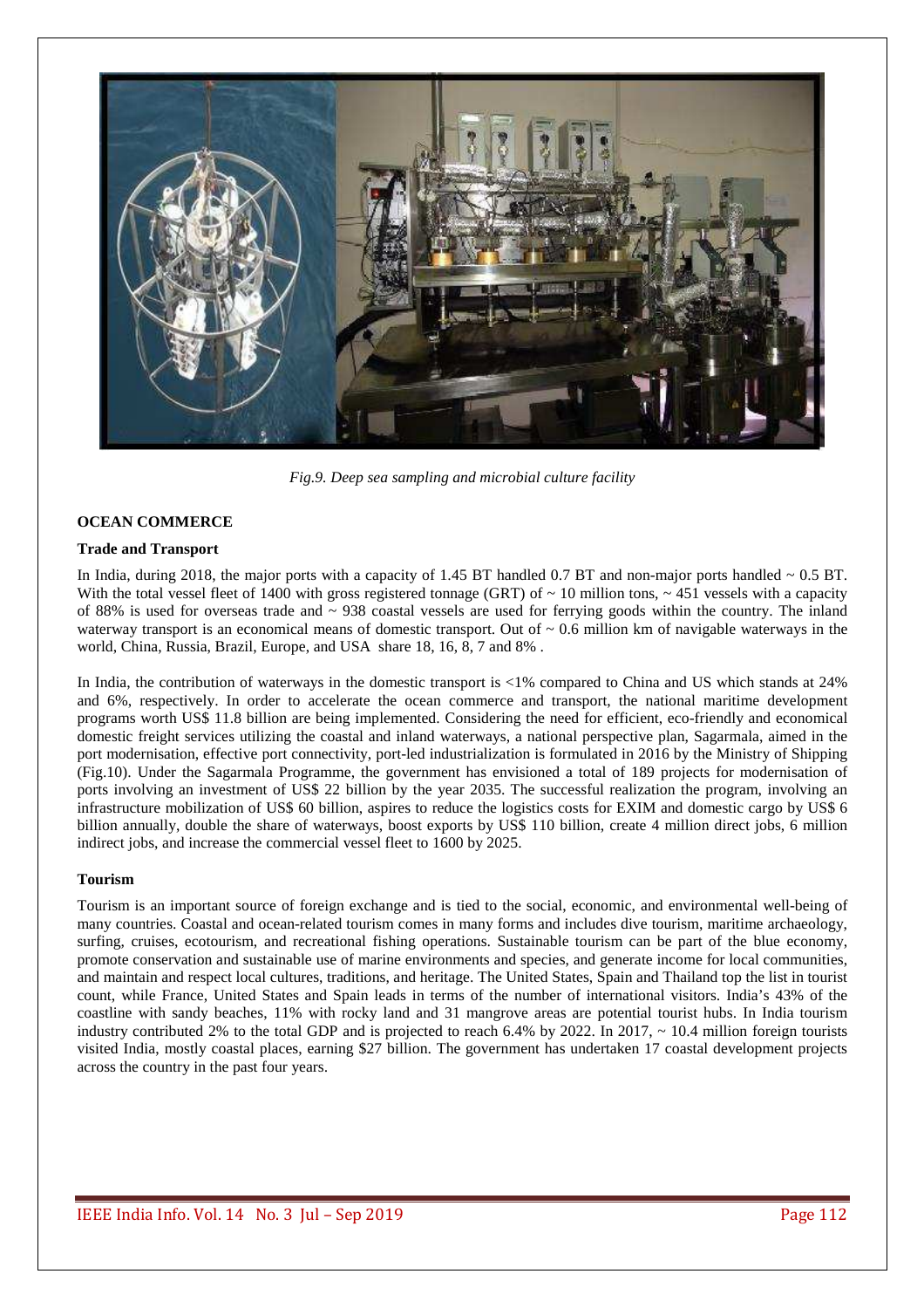

*Fig.10. Efficient evacuating network under Sagarmala* 

# **CONCLUSION**

With its enormous resources, oceans are the ultimate frontier which shall help to transform the economy of the society from scarcity to abundance. With the extended Exclusive Economic Zone, India's Ocean jurisdiction equals to the land area. Hence an integrated approach with long term vision, technology, management, monitoring, and time-bound regulatory reforms are essential for building a sustained blue economy for India. It is beyond doubt that the upcoming blue economy shall serve as a growth catalyst for the robust Indian economy envisioned to reach US\$ 10 trillion by 2030.

# **REFERENCES**

- 1. United Nations Decade of Ocean Science for Sustainable Development (2021-2030), https://en.unesco.org/oceandecade
- 2. Pauli, Gunter A. The blue economy: 10 years, 100 innovations, 100 million jobs. Paradigm publications,2010.
- 3. Blue Economy Vision 2025. http://ficci.in/spdocument/20896/Blue-Economy-Vision-2025.pdf
- 4. Hamant Maini and Lipi Budhraja, Ocean based Blue Economy: An Insight into the SAGAR as the Last Growth Frontier
- 5. Valsangkar, Anil B., and Joalita MS Rebello. "Significance of size in occurrence, distribution, morphological characteristics, abundance, and resource evaluation of polymetallic nodules." Marine Georesources & Geotechnology 33, no. 2 (2015): 135-149.
- 6. Roonwal, Ganpat Singh. Indian Ocean Resources and Technology. CRC Press, 2017.
- 7. Ministry of Petroleum and Natural Gas, Annual report 2017-18, http://petroleum.nic.in/sites/default/files/APR\_E\_1718.pdf
- 8. Vedachalam, N., S. Srinivasalu, G. Rajendran, G. A. Ramadass, and M. A. Atmanand. "Review of unconventional hydrocarbon resources in major energy consuming countries and efforts in realizing natural gas hydrates as a future source of energy." Journal of Natural Gas Science and Engineering26 (2015): 163-175.
- 9. Vedachalam, N., M. Ravindran, and M. A. Atmanand. "Technology developments for the strategic Indian blue economy." Marine Georesources & Geotechnology (2018): 1-17.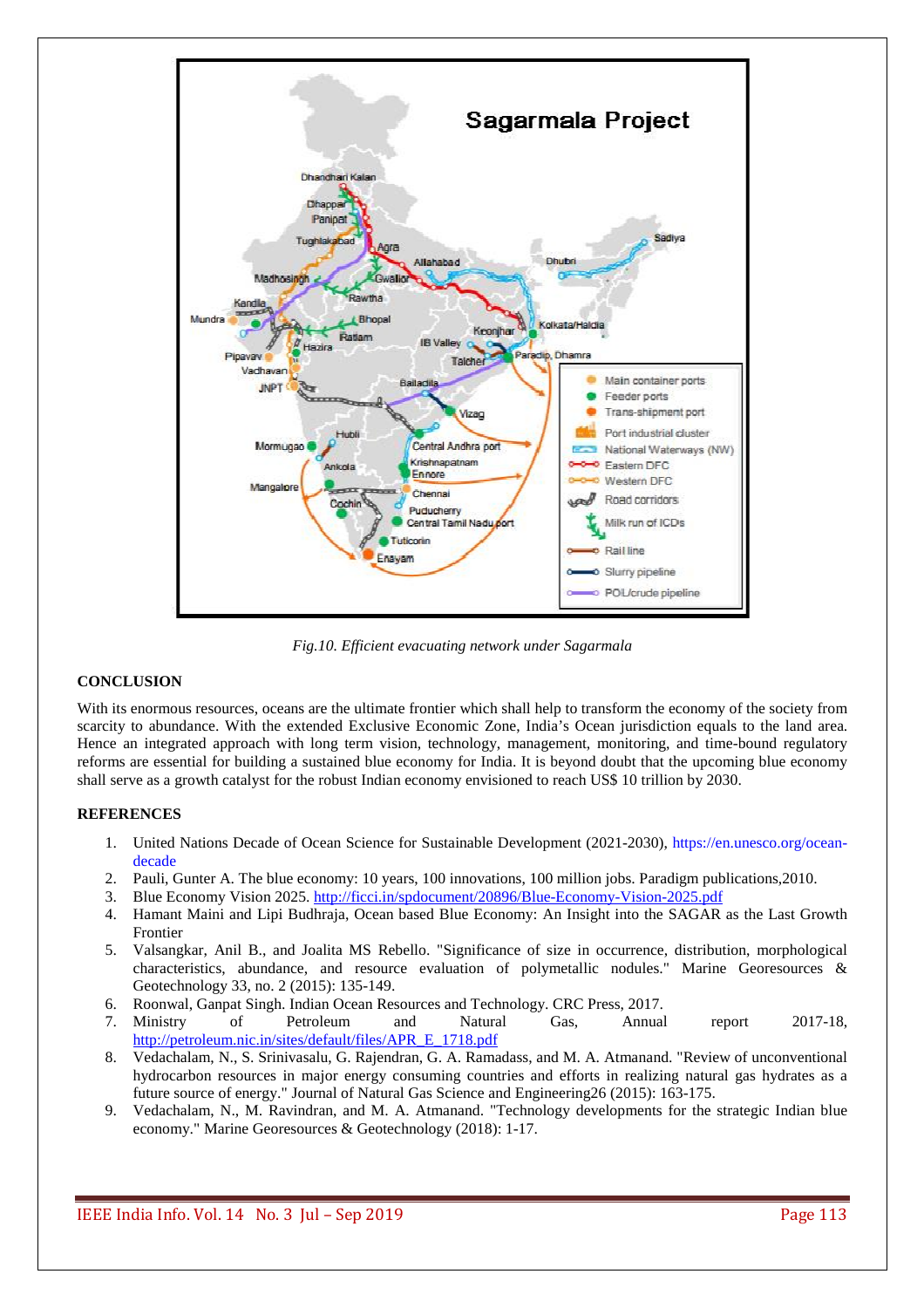#### **About the authors**



Dr. M. A. Atmanand, currently the Director of National Institute of Ocean Technology has done pioneering work in the area of deep sea technologies in India. He took his undergraduate degree in Instrumentation & Control from University of Calicut, Master's and doctorate degrees from Indian Institute of Technology, Madras. He led a team of engineers for the design and development of underwater crawler for deep sea operation which was tested at a depth of 5200 m and India's first Remotely Operable Vehicle which was later tested at a depth of 5289m water depth. He has also guided various indigenization programmes for Ocean observation and under water systems. He has published about 100 papers including International Journals, International conferences, National

Conference and authored multiple book chapters. He received IEEE Oceanic Engineering presidential award in 2016, National Geoscience award 2010 from Ministry of Mines and the International Society for Offshore and Polar Engineers (ISOPE) Ocean Mining Symposium award in the year 2009. He is an Associate Editor of IEEE Journal of Oceanic Engineering. He is the founder Chair of IEEE Oceanic Engineering Society in India. He has served IEEE Madras Section in various capacities.



Dr. Purnima is a senior scientist heading the Energy and Fresh Water group in the National Institute of Ocean Technology, India. She has coordinated many first– ever projects in ocean energy and desalination. She has a tremendous contribution in the setting up of the first ever ocean thermal gradient based desalination plant at Kavaratti island in the Lakshadweep group in the Arabian Sea which has helped transform the lives of the small island community which had a serious lack of drinking water. For this work she was awarded the Vishwakarma Medal in 2006 by the Indian National Science Academy. This success led to more plants in islands and offshore. She is now attempting to scale up the technology and power such plants using ocean renewable energies. She has

a PhD in Civil Engineering from Duke University, USA. She is on many committees of the Indian Government, related to water and renewable energy.



Dr. M V Ramanamurthy Scientist-G is currently Director, National Centre for Coastal Research (NCCR), Ministry of Earth Sciences. He also looks after the groups of Ocean Structures/ Island Desalination, and Coastal and Environmental Engineering at National Institute of Ocean Technology, Chennai His area of specialization include Port and Harbour Structures, Wave Structure Interaction Studies, Offshore and Coastal Hydrodynamics, Coastal Engineering & Measurements and Coastal process modeling including tsunami & storm surge and Integrated Coastal and Marine Area Management. His qualification include B.E (Civil), M.Tech (Planning), CEPT, Ahmadabad, M.Tech and PhD in Ocean Engineering, IITM, Chennai. He started his career in 1991 at Vishakhaptanam Port Trust as a Design Engineer in 1997 at Engineers India Ltd as Senior Engineer, in 1999 at Ministry of

Earth Sciences, ICMAM-PD, Scientist-D to Scientist – F and at NIOT from 2009 as Scientist-G. The awards received by him include National Geo Science Award 2010, Ministry of Earth Sciences Award 2006. and American Bureau of Shipping Award 1997 at IIT Madras. His has more than 38 publications in international Journals, 7 in International/National Conferences. He is a member of various national committees of the Indian Government related to CRZ, BIS, Member CPDAC and President Ocean Society India.



Dr. G. A. Ramada*ss* is a Scientist-G in National Institute of Technology (NIOT), Chennai. His research areas include Deep Sea Technology, Underwater Acoustics and Marine Instruments. At NIOT he is the head of the Deep Sea Technology Group. In 2010 he won the National Geoscience award under the Exploration of Oil and Natural Gas category and National meritorious invention Award – 2019 by Government of India for the development and usage of underwater vehicle for deep sea mineral exploration and shallow water biodiversity studies. He led NIOT team during the  $34<sup>th</sup>$ Indian Scientific Expedition to Antarctica in February- March 2015. Polar Remotely Operated Vehicle (PROVe), developed indigenously at NIOT, was used for exploration in the lake and shelf area of

Antarctica during this expedition. A doctorate from Indian Institute of Technology, Madras he handled technology development programmes leading to products and patents. He has been the Chief Scientist of 15 cruises and scientific explorations on-board various research vessels His recent work includes publications in the international journals, international conferences and four international patents.



Dr. S. Ramesh, M.Sc, Ph.D is working as Scientist F in Deep Sea Technology Group of National Institute of Ocean Technology, Chennai, India. E.mail: sramesh@niot.res.in. As a geological oceanographer with basic degree in Geology, masters in Applied Geology and doctorate in Marine Geology, has 25 years of research experience in deep ocean sediment dynamics, paleo-oceanography and paleoclimatology, development and usage of deep water vehicles like ROV for deep sea mineral exploration for polymetallic manganese nodule, gas hydrates and polymetallic sulphides coastal dynamics and processes, CO<sub>2</sub> sequestration in oceans. He participated in 34<sup>th</sup> Expedition to Antarctica summer for Polar underwater vehicle qualification and expedition for exploration of gas hydrates in